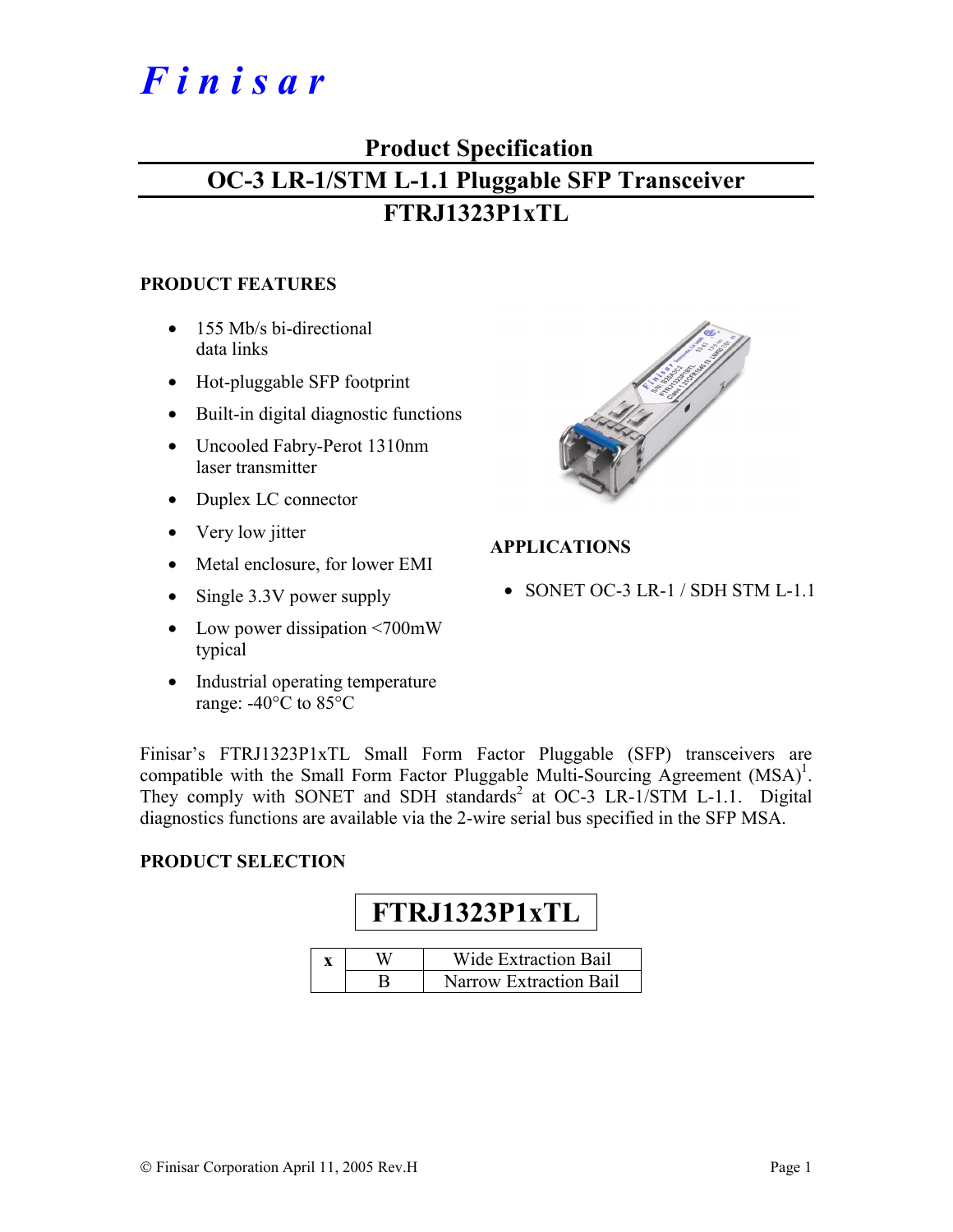| Pin            | <b>Symbol</b>           | <b>Name/Description</b>                                        | Ref. |
|----------------|-------------------------|----------------------------------------------------------------|------|
|                | $\rm V_{EET}$           | Transmitter Ground (Common with Receiver Ground)               |      |
| $\overline{2}$ | $T_{\rm FALLT}$         | Transmitter Fault. Not supported.                              |      |
| 3              | $T_{\text{DIS}}$        | Transmitter Disable. Laser output disabled on high or open.    | 2    |
| $\overline{4}$ | $\overline{MOD}$ DEF(2) | Module Definition 2. Data line for Serial ID.                  | 3    |
| 5              | $MOD$ DEF $(1)$         | Module Definition 1. Clock line for Serial ID.                 | 3    |
| 6              | $MOD$ $DEF(0)$          | Module Definition 0. Grounded within the module.               | 3    |
| 7              | Rate Select             | No connection required                                         | 4    |
| 8              | <b>LOS</b>              | Loss of Signal indication. Logic 0 indicates normal operation. | 5    |
| 9              | $\rm V_{EER}$           | Receiver Ground (Common with Transmitter Ground)               |      |
| 10             | $\rm V_{EER}$           | Receiver Ground (Common with Transmitter Ground)               |      |
| 11             | $\rm V_{EER}$           | Receiver Ground (Common with Transmitter Ground)               |      |
| 12             | RD-                     | Receiver Inverted DATA out. AC Coupled.                        |      |
| 13             | $RD+$                   | Receiver Non-inverted DATA out. AC Coupled.                    |      |
| 14             | $\rm V_{EER}$           | Receiver Ground (Common with Transmitter Ground)               |      |
| 15             | $V_{CCR}$               | Receiver Power Supply                                          |      |
| 16             | $V_{CCT}$               | <b>Transmitter Power Supply</b>                                |      |
| 17             | $\rm V_{EET}$           | Transmitter Ground (Common with Receiver Ground)               |      |
| 18             | $TD+$                   | Transmitter Non-Inverted DATA in. AC Coupled.                  |      |
| 19             | TD-                     | Transmitter Inverted DATA in. AC Coupled.                      |      |
| 20             | $V_{EET}$               | Transmitter Ground (Common with Receiver Ground)               |      |

#### **I. Pin Descriptions**

Notes:

1. Circuit ground is internally isolated from chassis ground.

- 2. Laser output disabled on  $T_{DIS} > 2.0V$  or open, enabled on  $T_{DIS} < 0.8V$ .
- 3. Should be pulled up with 4.7k 10kohms on host board to a voltage between 2.0V and 3.5V. MOD  $DEF(0)$  pulls line low to indicate module is plugged in.
- 4. Finisar FTRJ1323P1xTL transceivers do not require rate control.
- 5. LOS is open collector output. Should be pulled up with 4.7k 10kohms on host board to a voltage between 2.0V and 3.5V. Logic 0 indicates normal operation; logic 1 indicates loss of signal.



**Pinout of Connector Block on Host Board**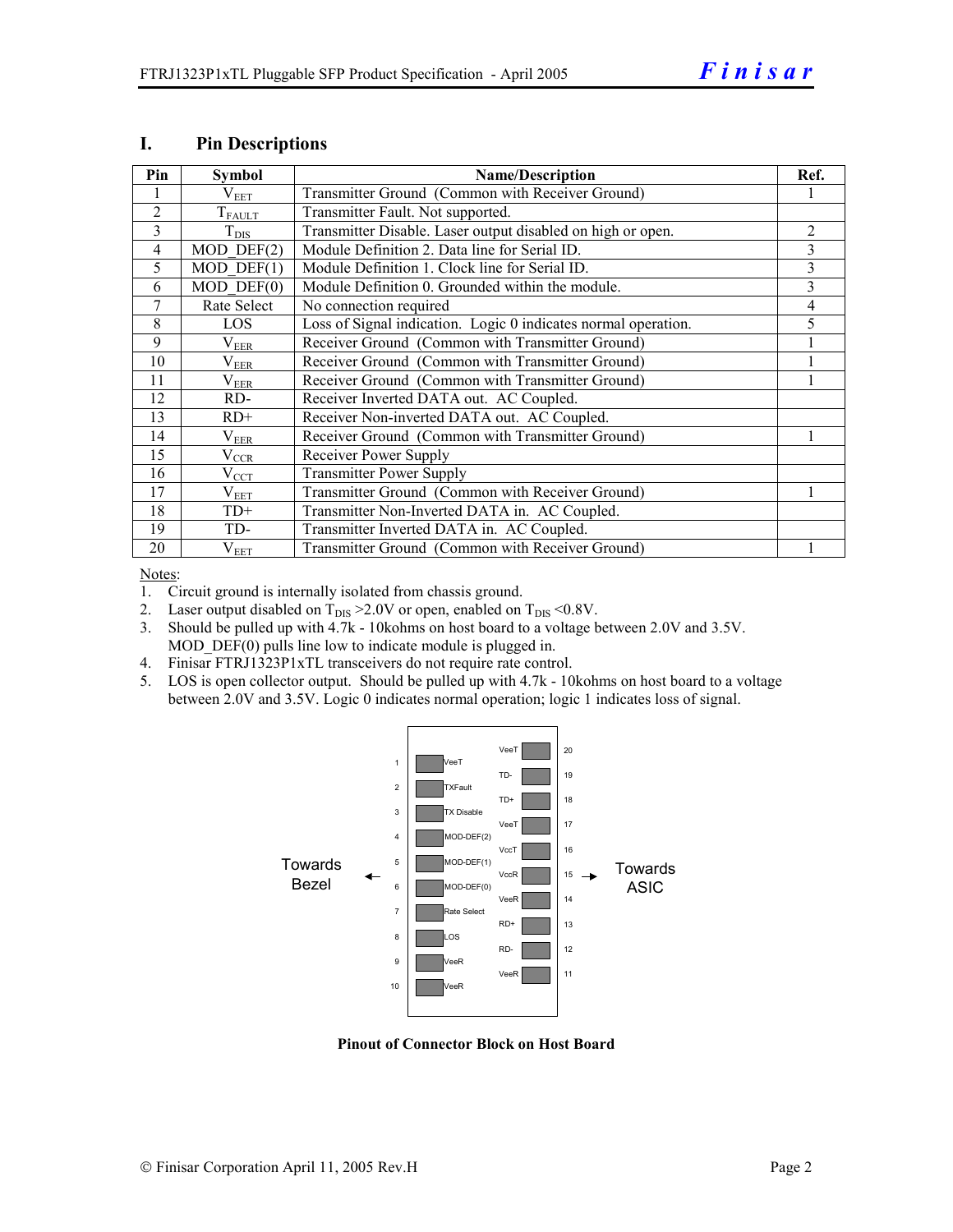#### **II. Absolute Maximum Ratings**

| <b>Parameter</b>                  | <b>Symbol</b> | Min    | Tvp | Max | Unit          | Ref. |
|-----------------------------------|---------------|--------|-----|-----|---------------|------|
| Maximum Supply Voltage            | Vcc           | $-0.5$ |     |     |               |      |
| Storage Temperature               |               | $-40$  |     | 100 | $\circ$       |      |
| <b>Case Operating Temperature</b> | m<br>OP.      | $-40$  |     |     | $\sim$        |      |
| <b>Relative Humidity</b>          | RH            |        |     |     | $\frac{0}{0}$ |      |

#### **III.** Electrical Characteristics ( $T_{OP}$  = -40 to 85 °C,  $V_{CC}$  = 3.10 to 3.50 Volts)

| <b>Parameter</b>                    | <b>Symbol</b>   | Min         | <b>Typ</b> | Max          | Unit    | Ref.           |
|-------------------------------------|-----------------|-------------|------------|--------------|---------|----------------|
| <b>Supply Voltage</b>               | Vcc             | 3.10        |            | 3.50         |         |                |
| <b>Supply Current</b>               | Icc             |             | 165        | 300          | mA      |                |
| <b>Transmitter</b>                  |                 |             |            |              |         |                |
| Input differential impedance        | $R_{in}$        |             | 100        |              | Ω       | $\overline{2}$ |
| Single ended data input swing       | Vin, pp         | 250         |            | 1200         | mV      |                |
| Transmit Disable Voltage            | $\rm V_{D}$     | $Vec-1.3$   |            | Vcc          | V       |                |
| Transmit Enable Voltage             | $\rm V_{EN}$    | Vee         |            | $Vee+0.8$    | V       | 3              |
| <b>Transmit Disable Assert Time</b> |                 |             |            | 10           | $\mu$ s |                |
| Receiver                            |                 |             |            |              |         |                |
| Single ended data output swing      | Vout, pp        | 300         | 400        | 800          | mV      | $\overline{4}$ |
| Data rise/fall time                 | t,              |             | 400        | 1300         | ps      | 5              |
| <b>LOS</b> Fault                    | $V_{LOS$ fault  | $Vec - 0.5$ |            | $Vec_{HOST}$ | V       | 6              |
| <b>LOS Normal</b>                   | $V_{LOS\,norm}$ | Vee         |            | $Vee+0.5$    | V       | 6              |
| Power Supply Rejection              | <b>PSR</b>      | 50          |            |              | mVpp    | 7              |

Notes:

- 1. Non condensing.
- 2. AC coupled.
- 3. Or open circuit.
- 4. Into 100 ohm differential termination.
- 5.  $10 90 \%$
- 6. Loss Of Signal is LVTTL. Logic 0 indicates normal operation; logic 1 indicates no signal detected.
- **7.** All transceiver specifications are compliant with a power supply sinusoidal modulation of 20 Hz to 1.5 MHz up to specified value applied through the power supply filtering network shown on page 23 of the Small Form-factor Pluggable (SFP) Transceiver MultiSource Agreement (MSA), September 14, 2000. Valid on receive side for input powers within receive sensitivity.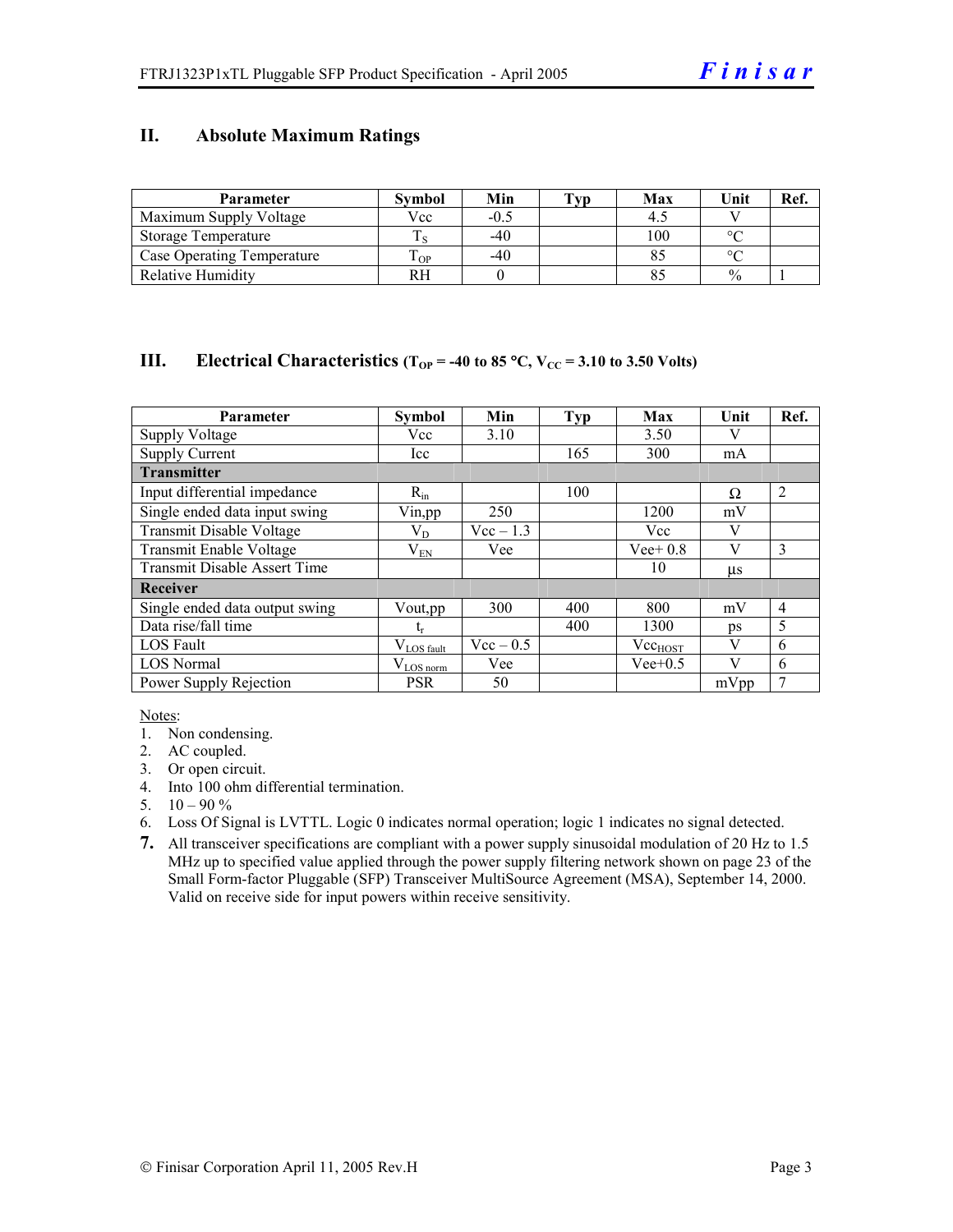| <b>Parameter</b>                 | <b>Symbol</b>       | Min   | <b>Typ</b> | Max      | Unit  | Ref.           |  |
|----------------------------------|---------------------|-------|------------|----------|-------|----------------|--|
| <b>Transmitter</b>               |                     |       |            |          |       |                |  |
| Output Opt. Pwr: 9/125 SMF       | $P_{\text{OUT}}$    | $-5$  |            | $\Omega$ | dBm   |                |  |
| Optical Wavelength               | λ                   | 1263  |            | 1360     | nm    |                |  |
| Spectral Width                   | $\sigma$            |       |            | 3        | nm    |                |  |
| <b>Optical Extinction Ratio</b>  | ER                  | 10    |            |          | dB    |                |  |
| Optical Rise/Fall Time           | $t_r / t_f$         |       |            | 1300     | ps    | 2              |  |
| <b>Relative Intensity Noise</b>  | <b>RIN</b>          |       |            | $-120$   | dB/Hz |                |  |
| Generated Jitter (peak to peak)  | $J_{TX}p-p$         |       |            | 0.07     | UI    | 3              |  |
| Generated Jitter (rms)           | $J_{\text{TX}}$ rms |       |            | 0.007    | UI    | 3              |  |
| Mask Margin                      |                     |       | 20%        |          |       |                |  |
| Receiver                         |                     |       |            |          |       |                |  |
| Average Rx Sensitivity           | $R_{SENS1}$         | $-34$ |            | $-10$    | dBm   | $\overline{4}$ |  |
| <b>Optical Center Wavelength</b> | $\lambda_{\rm C}$   | 1260  |            | 1600     | nm    |                |  |
| <b>LOS De-Assert</b>             | LOS <sub>D</sub>    |       |            | $-34$    | dBm   |                |  |
| <b>LOS Assert</b>                | LOS <sub>A</sub>    | $-45$ |            |          | dBm   |                |  |
| LOS Hysteresis                   |                     | 0.5   |            |          | dB    |                |  |

#### **IV.** Optical Characteristics ( $T_{OP}$  = -40 to 85 °C,  $V_{CC}$  = 3.10 to 3.50 Volts)

Notes:

1. Class 1 Laser Safety per FDA/CDRH and EN (IEC) 60825 regulations.

2. Unfiltered, 20-80%

- 3. Jitter measurements taken using Agilent OMNIBERT 718 in accordance with GR-253.
- 4. With worst-case extinction ratio. Measured with a PRBS  $2^{23}$ -1 test pattern.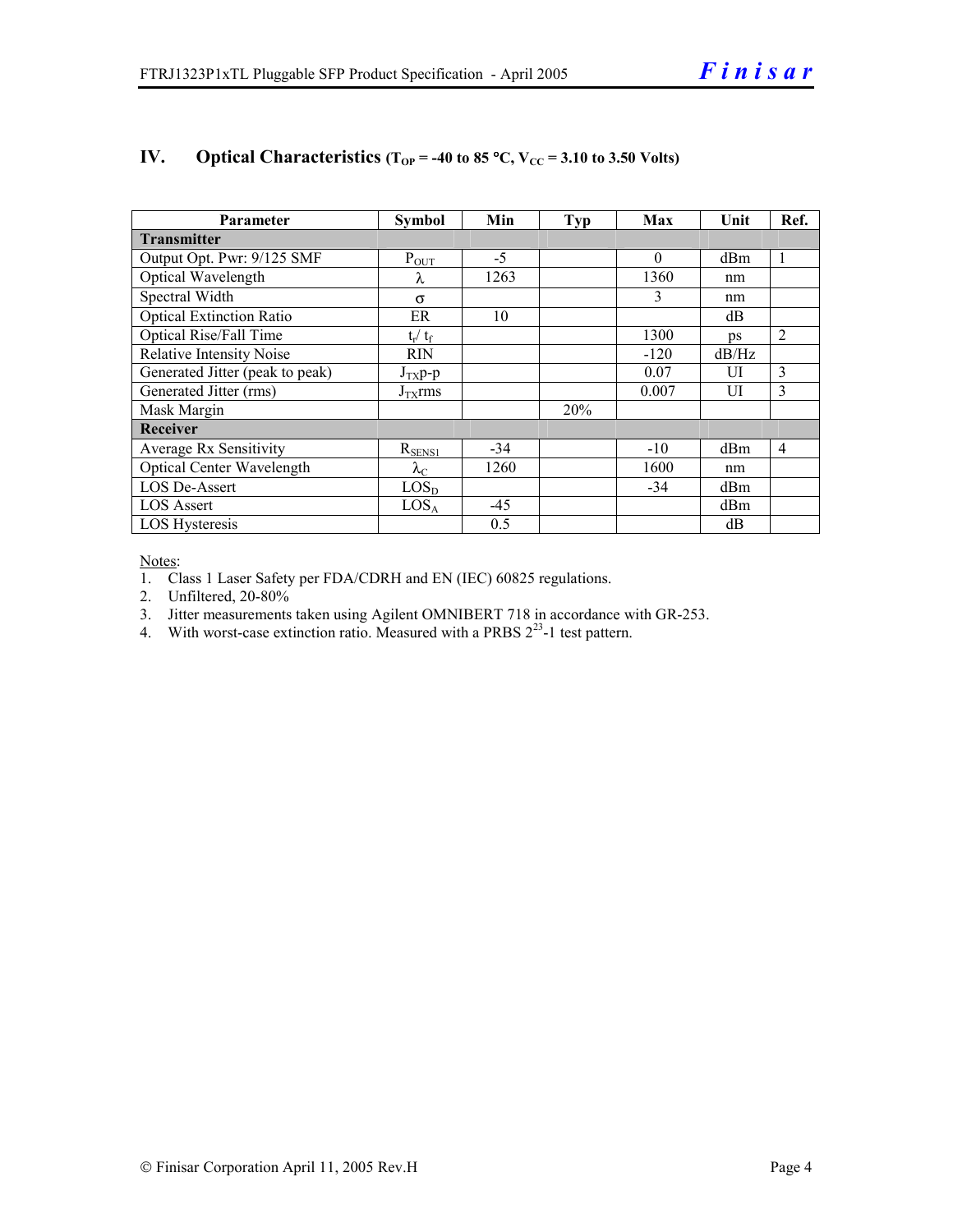#### **V. General Specifications**

| Parameter                     | <b>Symbol</b> | Min | Typ | Max        | Units  | Ref.           |
|-------------------------------|---------------|-----|-----|------------|--------|----------------|
| Data Rate                     | BR            | 155 |     | 155        | Mb/sec |                |
| <b>Bit Error Rate</b>         | <b>BER</b>    |     |     | $10^{-12}$ |        |                |
| Max. Supported Link Length on | $L_{MAX5}$    |     | 40  |            | km     | $\overline{4}$ |
| $9/125 \mu m$ SMF @ OC-3      |               |     |     |            |        |                |

Notes:

- 1. Compliant with SONET and SDH at OC-3 LR-1/STM L-1.1.
- 2. Tested with a PRBS  $2^{23}$ -1 test pattern.
- 3. Attenuation of 0.55 dB/km is used for the link length calculations (per GR-253 CORE). Distances are indicative only. Please refer to the Optical Specifications in Table IV to calculate a more accurate link budget based on specific conditions in your application.

#### **VI. Environmental Specifications**

Finisar 1310nm SFP transceivers have an industrial operating temperature range from  $-40^{\circ}$ C to  $+85^{\circ}$ C case temperature.

| Parameter                  | Svmbol | Min | $\mathbf{T}_{\mathbf{V}\mathbf{p}}$ | Max | <b>Units</b> | Ref. |
|----------------------------|--------|-----|-------------------------------------|-----|--------------|------|
| Case Operating Temperature | ' op   | -40 |                                     |     | $\circ$      |      |
| Storage Temperature        | ⊥ sto  | -40 |                                     | 100 | $\sim$       |      |

#### **VII. Regulatory Compliance**

Finisar transceivers are Class 1 Laser Products and comply with US FDA regulations. These products are certified by TÜV and CSA to meet the Class 1 eye safety requirements of EN (IEC) 60825 and the electrical safety requirements of EN (IEC) 60950. Copies of certificates are available at Finisar Corporation upon request.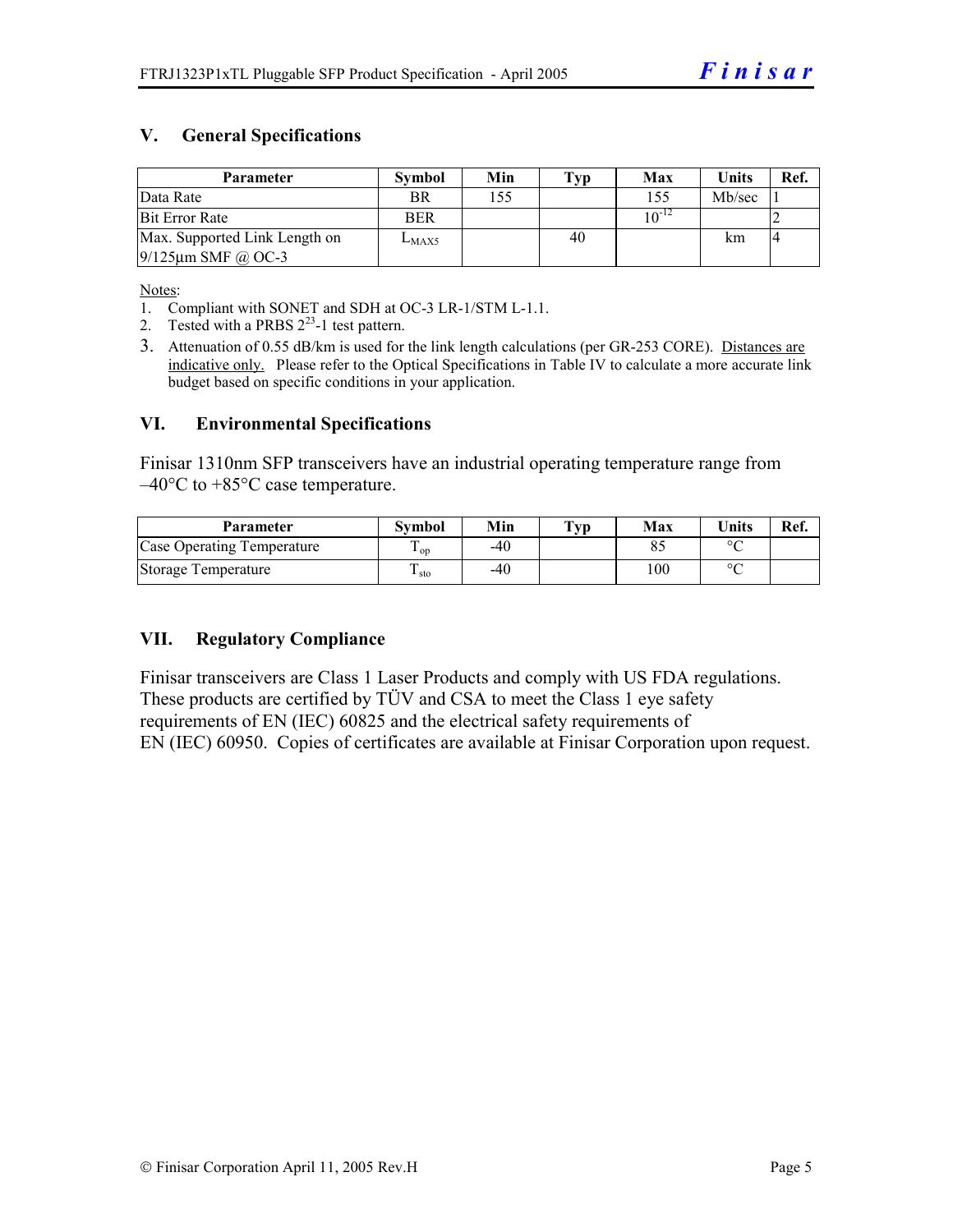#### **VIII. Digital Diagnostic Functions**

Finisar FTRJ1323P1xTL SFP transceivers support the 2-wire serial communication protocol as defined in the SFP MSA<sup>1</sup>. It is very closely related to the  $E^2$ PROM defined in the GBIC standard, with the same electrical specifications.

The standard SFP serial ID provides access to identification information that describes the transceiver's capabilities, standard interfaces, manufacturer, and other information.

Additionally, Finisar SFP transceivers provide a unique enhanced digital diagnostic monitoring interface, which allows real-time access to device operating parameters such as transceiver temperature, laser bias current, transmitted optical power, received optical power and transceiver supply voltage. It also defines a sophisticated system of alarm and warning flags, which alerts end-users when particular operating parameters are outside of a factory-set normal range.

The SFP MSA defines a 256-byte memory map in  $E^2$ PROM that is accessible over a 2-wire serial interface at the 8 bit address 1010000X (A0h). The digital diagnostic monitoring interface makes use of the 8 bit address 1010001X (A2h), so the originally defined serial ID memory map remains unchanged. The interface is identical to, and is thus fully backward compatible with both the GBIC Specification and the SFP Multi Source Agreement. The complete interface is described in Finisar Application Note AN-2030: "Digital Diagnostics Monitoring Interface for SFP Optical Transceivers".

The operating and diagnostics information is monitored and reported by a Digital Diagnostics Transceiver Controller (DDTC) inside the transceiver, which is accessed through a 2-wire serial interface. When the serial protocol is activated, the serial clock signal (SCL, Mod Def 1) is generated by the host. The positive edge clocks data into the  $SFP$  transceiver into those segments of the  $E^2$ PROM that are not write-protected. The negative edge clocks data from the SFP transceiver. The serial data signal (SDA, Mod Def 2) is bi-directional for serial data transfer. The host uses SDA in conjunction with SCL to mark the start and end of serial protocol activation. The memories are organized as a series of 8-bit data words that can be addressed individually or sequentially.

For more information, please see the SFP MSA documentation<sup>1</sup> or Finisar Application Note AN-2030.

Digital diagnostics for the FTRJ1323P1xTL are externally calibrated by default.

Please note that evaluation board FDB-1018 is available with Finisar ModDEMO software that allows simple to use communication over the 2-wire serial interface.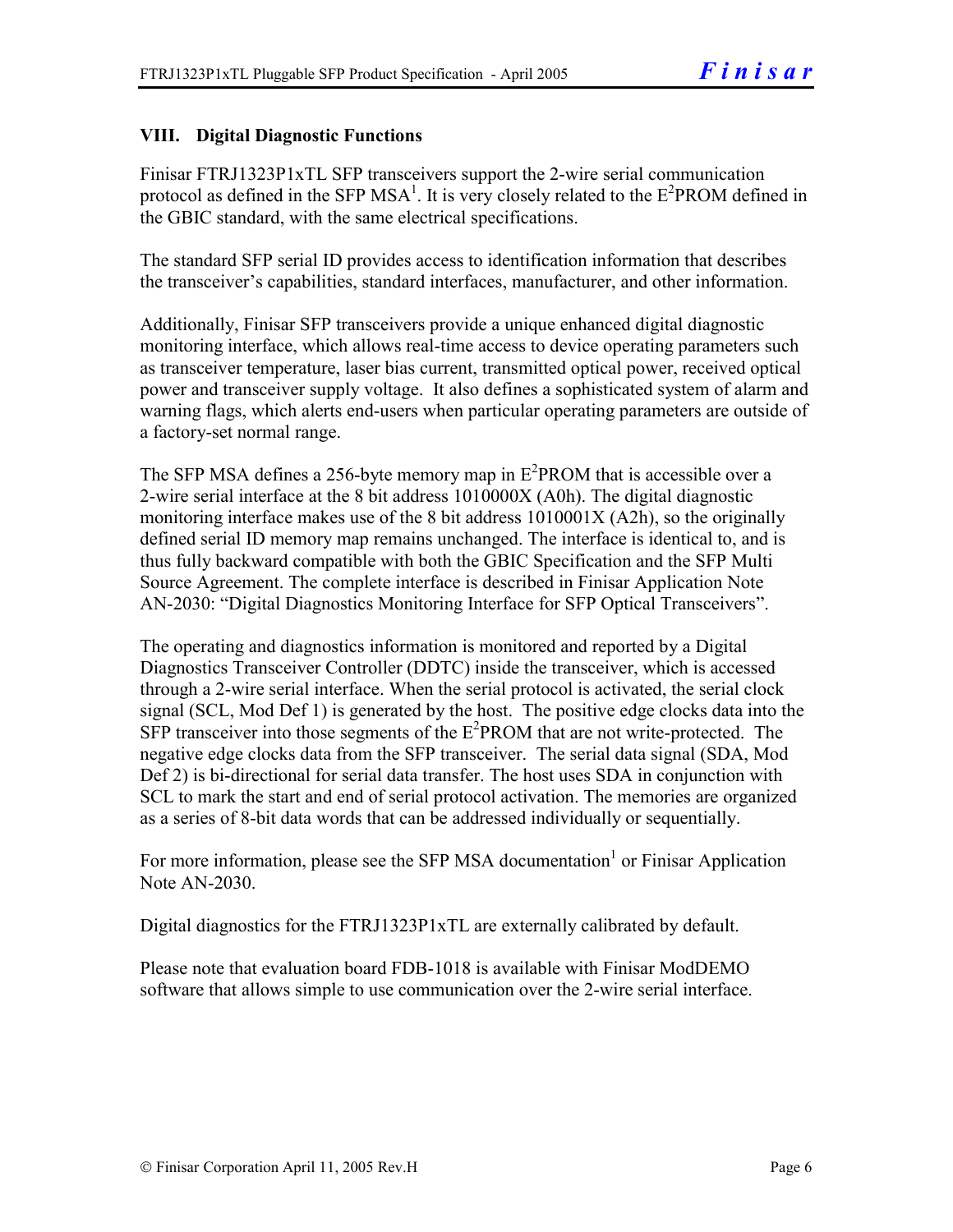#### **IX. Mechanical Specifications**

Finisar's Small Form Factor Pluggable (SFP) transceivers are compatible with the dimensions defined by the SFP Multi-Sourcing Agreement (MSA)<sup>3</sup>.



### **FTRJ1323P1BTL**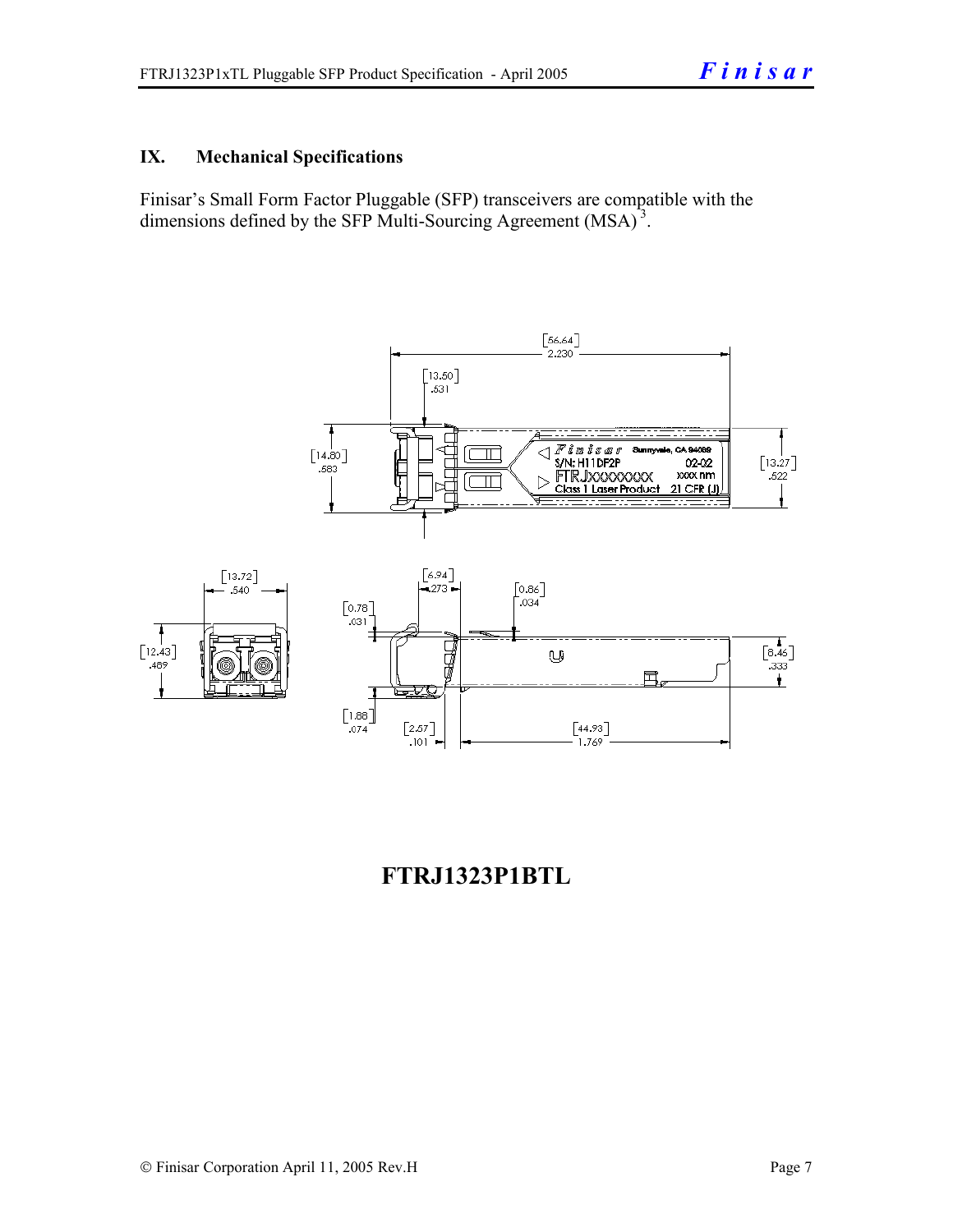



### **FTRJ1323P1WTL**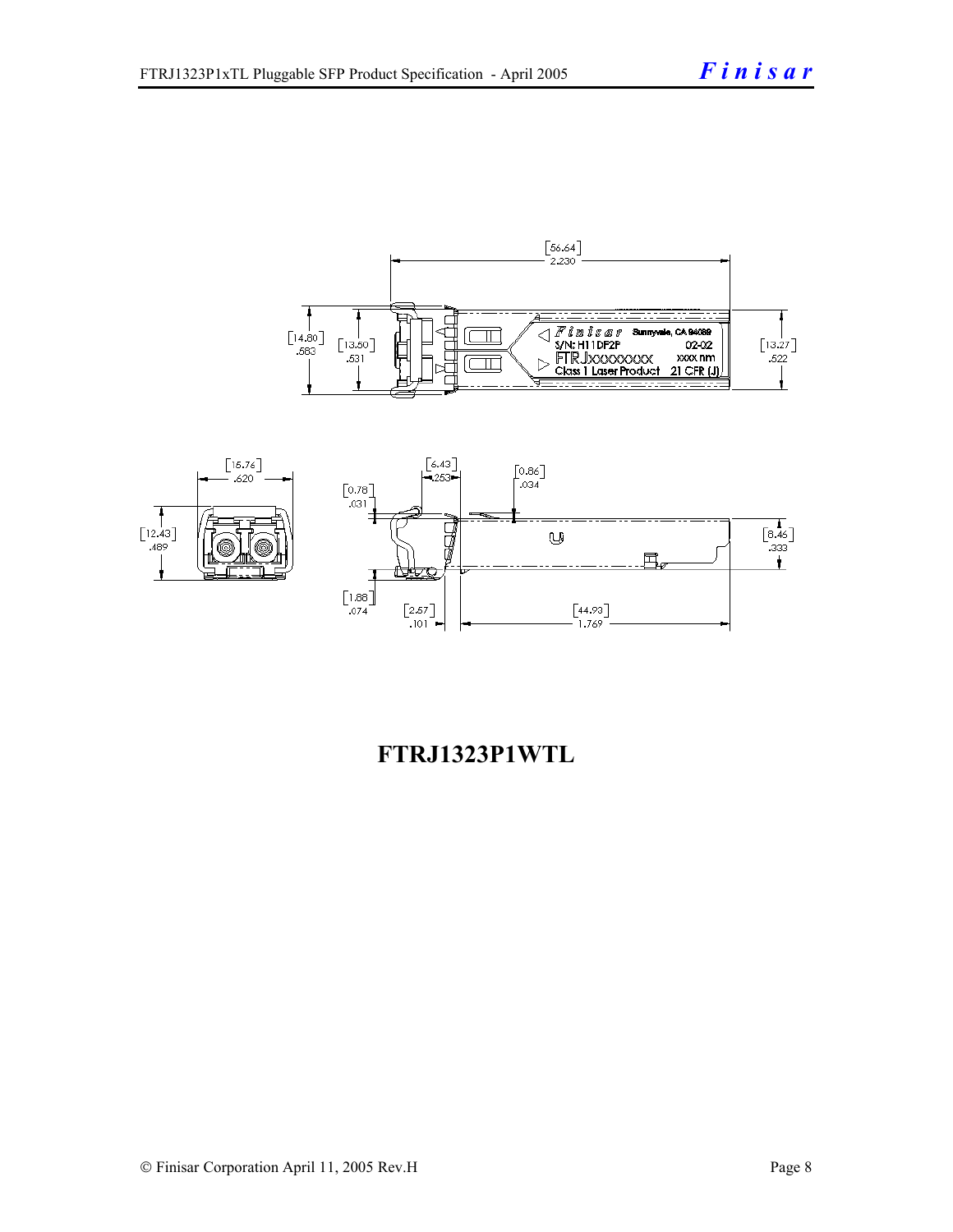#### **X. PCB Layout and Bezel Recommendations**

 $\hat{\triangle}$ Through Holes are Unplated  $\Delta$ atum and Basic Dimension Established by Customer  $\triangle$ Rads and Vias are Chassis Ground, 11 Places

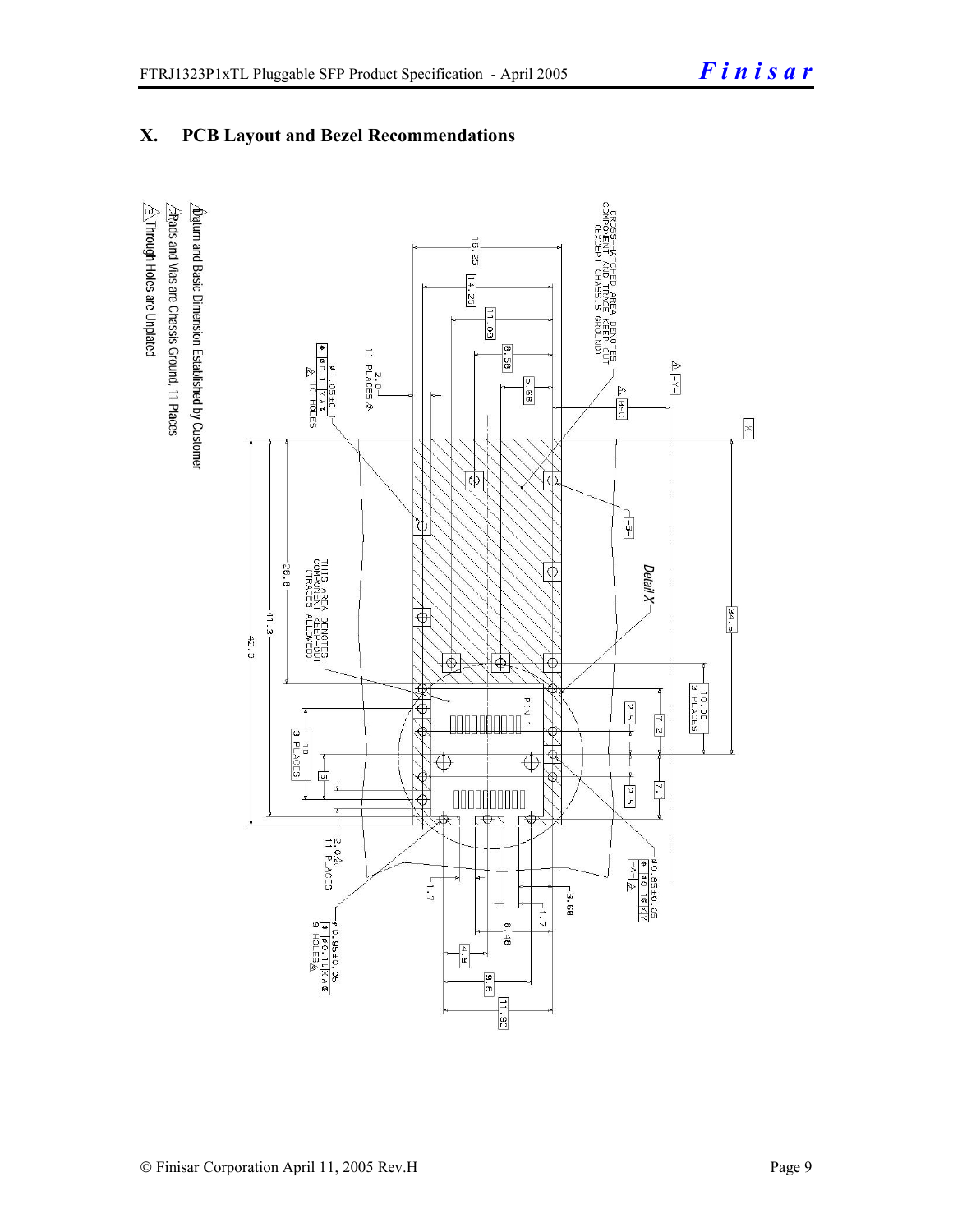

NOTES:

- $\triangle$  MINIMUM PITCH ILLUSTRATED, ENGLISH DIMENSIONS ARE FOR REFERENCE ONLY
- 2. NOT RECOMMENDED FOR PCI EXPANSION CARD APPLICATIONS